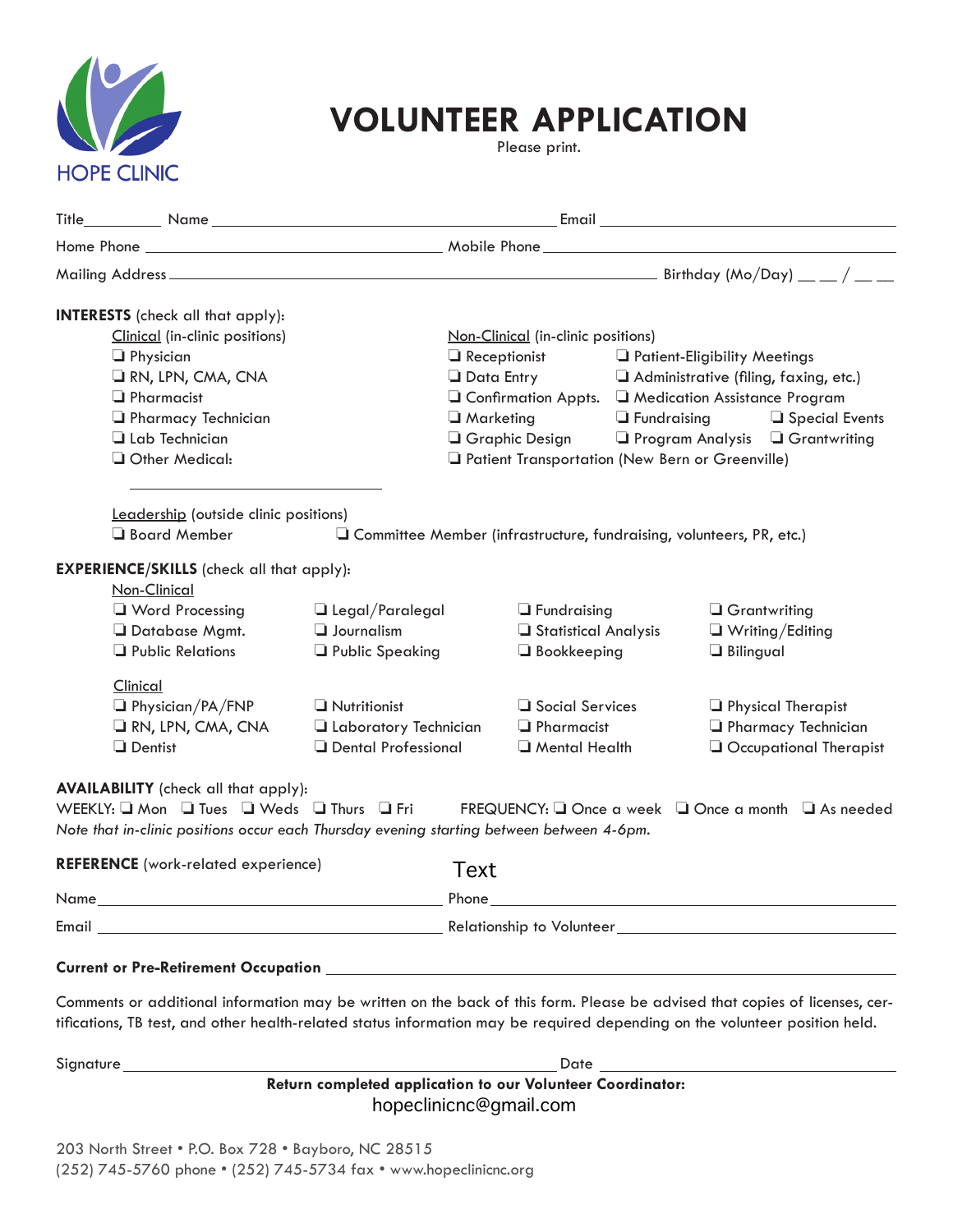

## **VOLUNTEER WHISTLEBLOWER POLICY**

#### **GOAL**

It is the intent of Hope Clinic to adhere to all laws and regulations that apply to the organization. The support of all staff and volunteers is necessary to achieve compliance with various laws and regulations.

### **REQUIREMENTS:**

- 1. If any volunteer believes that some policy, practice, or activity of Hope Clinic is in violation of law, a written complaint must be filed by that employee or volunteer with the Executive Director or the Board President.
- 2. A volunteer is protected from retaliation only if the employee or volunteer brings the alleged unlawful activity, policy or practice to the attention of Hope Clinic, and provides Hope Clinic with a reasonable opportunity to investigate and correct the alleged unlawful activity.
- 3. The protection described below is only available to volunteers who comply with the above requirements.

#### **PROTECTION:**

- 1. Hope Clinic will not retaliate against a volunteer who, in good faith, has made a protest or raised a complaint against some practice of Hope Clinic, or of another individual or entity with whom Hope Clinic has a business relationship, on the basis of a reasonable belief that the practice is in violation of law, or a clear mandate of public policy.
- 2. Hope Clinic will not retaliate against a volunteer who discloses or threatens to disclose to a supervisor or a public body, any activity, policy, or practice of Hope Clinic that the volunteer reasonably believes is in violation of a law, rule, or regulation; or is in violation of a clear mandate or public policy concerning the health safety, welfare, or protection of the environment.

My signature below indicates my receipt and understanding of this policy. I also verify that I have been provided with an opportunity to ask questions about the policy.

Signature Date

*Approved by Board of Directors on February 10, 1999.*



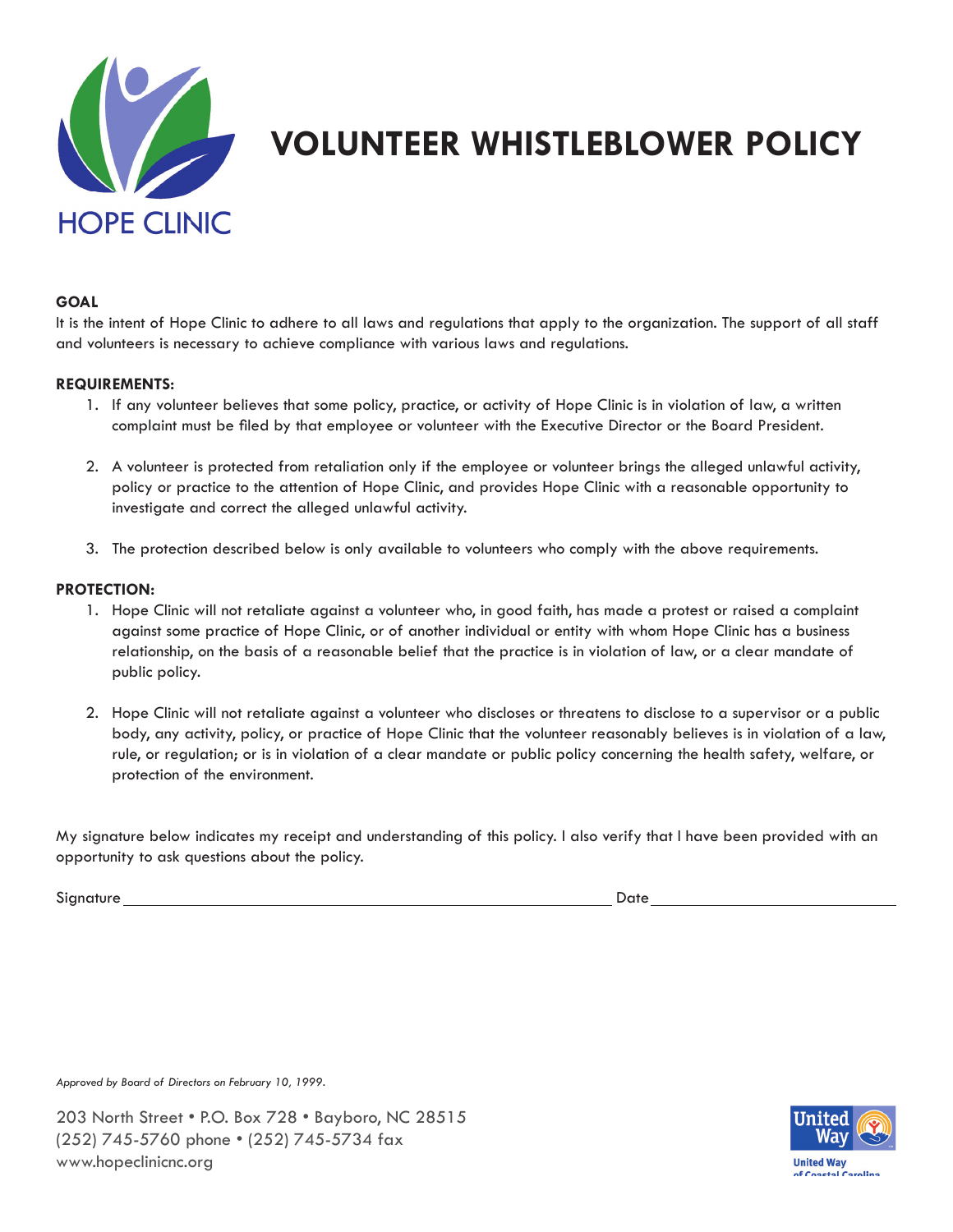

# **CONFIDENTIALITY POLICY**

Respecting the right to privacy is a basic element of Hope Clinic policy; following HIPAA standards is considered best practice. Information about a patient, volunteer, board member, or employee required in the conduct of the clinic's business will be collected only by proper means, restricted to that which is relevant, used only for business purposes, and maintained in a manner which will protect its confidentiality. All statutory requirements with regard to the privacy of such information shall be strictly followed. Except as required by law, no information shall be released without written permission (NCGS 132-1, NCGS 108-80, NCGS 130A-1430.

All volunteers are to review this policy, along with any changes, and acknowledge this policy in writing.

- 1. **Patient/Client:** It is imperative, because of the nature of our work that information pertaining to patients is kept confidential. Under no circumstances should patients be discussed outside the clinic. Neither should cases be discussed within the clinic with anyone who is not directly involved. Do not discuss a case because of personal curiosity. Joint conferences for the purpose of discussing patients must be held in private and should be done on a "need to know" basis. No patient information will be provided to outside agencies except with the patient's express written consent or under legal subpoena.
- 2. **Employee:** The only information given without the express written consent of the employee or former employee regarding current or former employment will be verification of employment and relevant dates. No further information shall be released without the employee's written consent and the Executive Director's approval.
- 3. Volunteer: The only information released about volunteers will be that which is requested by the volunteer in writing to the Executive Director, unless such information is used for volunteer recognition purposes.

I have read and understand the above Confidentiality Policy. I also understand that failure to adhere to this policy could result in immediate dismissal from Hope Clinic.

Print Name

Signature **Executive Contract of Contract Contract Contract Contract Contract Contract Contract Contract Contract Contract Contract Contract Contract Contract Contract Contract Contract Contract Contract Contract Contract** 

203 North Street • P.O. Box 728 • Bayboro, NC 28515 (252) 745-5760 phone • (252) 745-5734 fax www.hopeclinicnc.org